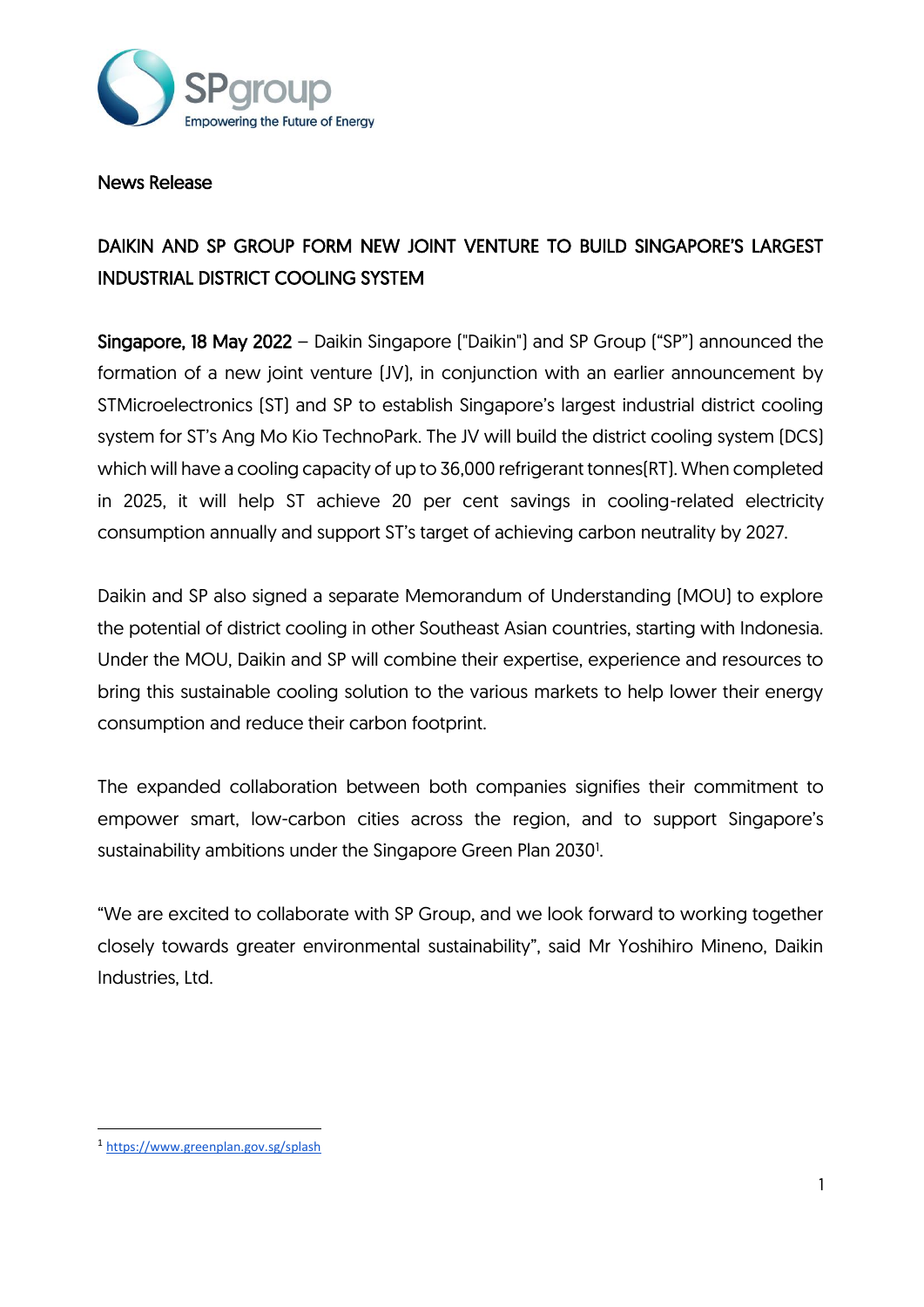

## Moving towards a greener, cleaner future

This project aligns with Daikin's mission to build upon Singapore's ongoing roadmap for greener buildings as well as the longer-term vision for a Singapore Smart-city that includes sustainability in its advocacy.

The JV will be 70 percent owned by SP and 30 percent by Daikin. It will build the new district cooling plant for ST Ang Mo Kio (AMK) Technology Park. By centralising chilled water production, the new facility is designed to optimise chiller efficiency and deliver a 24/7 chilled water supply to meet ST's wafer fabrication needs. In addition, Daikin will be deploying one of its most efficient 2,000-tonne HFO Chiller for this project. HFO or Hydrofluro-Olefins is the new generation of synthetic refrigerants with zero ozone depletion effect and is designed to significantly reduce the Global Warming Potential<sup>2</sup>.

Group Chief Executive Officer of SP Group, Stanley Huang, said, "We are honoured to partner Daikin in this joint venture to provide district cooling to STMicroelectronics at AMK TechnoPark. We look forward to a broader collaboration in Southeast Asia with Daikin."

# Reducing carbon footprint and moving towards sustainability

In line with the nation's green vision, Daikin hopes to achieve net-zero by the year 2050 by reducing greenhouse gas emissions and is constantly working towards this goal. The company plans on achieving this by making conscious changes in its entire value chain: life cycle of products, manufacturing, work processes through solution propositions, innovative technologies, and the use of IoT and AI. The ultimate goal here is to contribute toward a cleaner, safer environment to combat climate change issues and move towards a sustainable future.

Daikin Singapore has been working with a keen focus on lowering its carbon footprint. As such, the company plans on leveraging its latest chiller software and optimisation expertise

<sup>&</sup>lt;sup>2</sup> <https://iopscience.iop.org/article/10.1088/1757-899X/905/1/012070/pdf>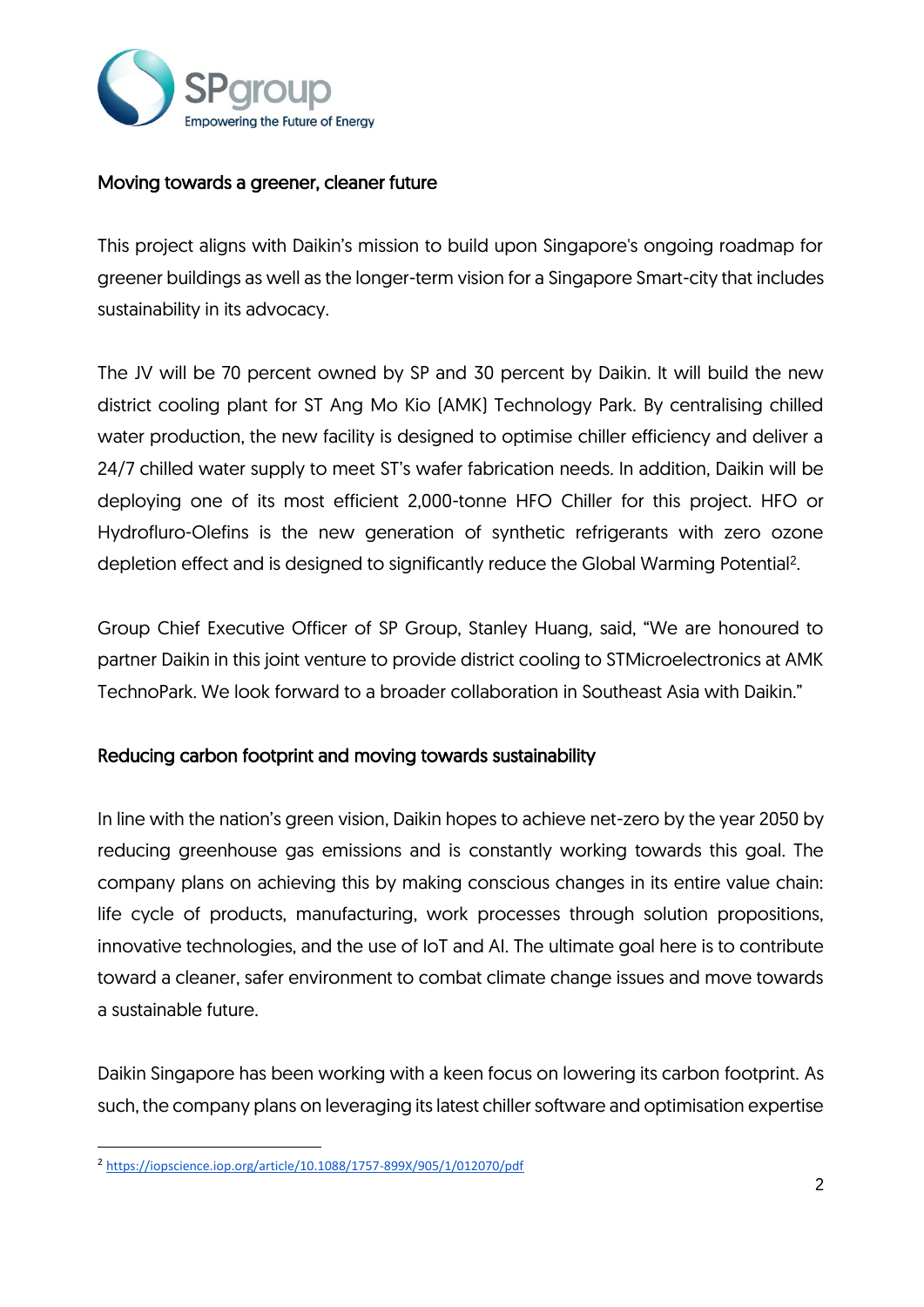

3 for this project. Daikin is also planning to launch other green initiatives, including a solution that uses chemical-free water treatment <sup>4</sup>that leverages applied electrochemistry and an intelligent controller to enhance system performance, providing a sustainable and scalable solution to large building HVAC systems and industrial chiller circuits, but also saves energy, water, maintenance and chemical costs in cooling water management.

Daikin fully supports our national directions and is keen to play an active role in this journey, especially in going Green, Smart and Sustainable in the Living Environment. With this project, we are excited to take another step towards our goals for a sustainable smart nation," said Mr Liu Shaw Jiun, Daikin Airconditioning Singapore Pte Ltd.

Daikin and SP first collaborated back in 2020 to bring Singapore's first large-scale residential centralised cooling system to the upcoming Tengah HDB Town. Both companies will continue to explore future opportunities to help create energy-saving models and help Singapore and the rest of Southeast Asia move towards a resilient, sustainable future.

- Ends -

<sup>3</sup> <https://www.daikin.com.sg/building-solutions/bms/water-sideoptimisation>

<sup>4</sup> <https://www.daikin.com.sg/building-solutions/environmental-solutions/chemical-free-water-treatment>